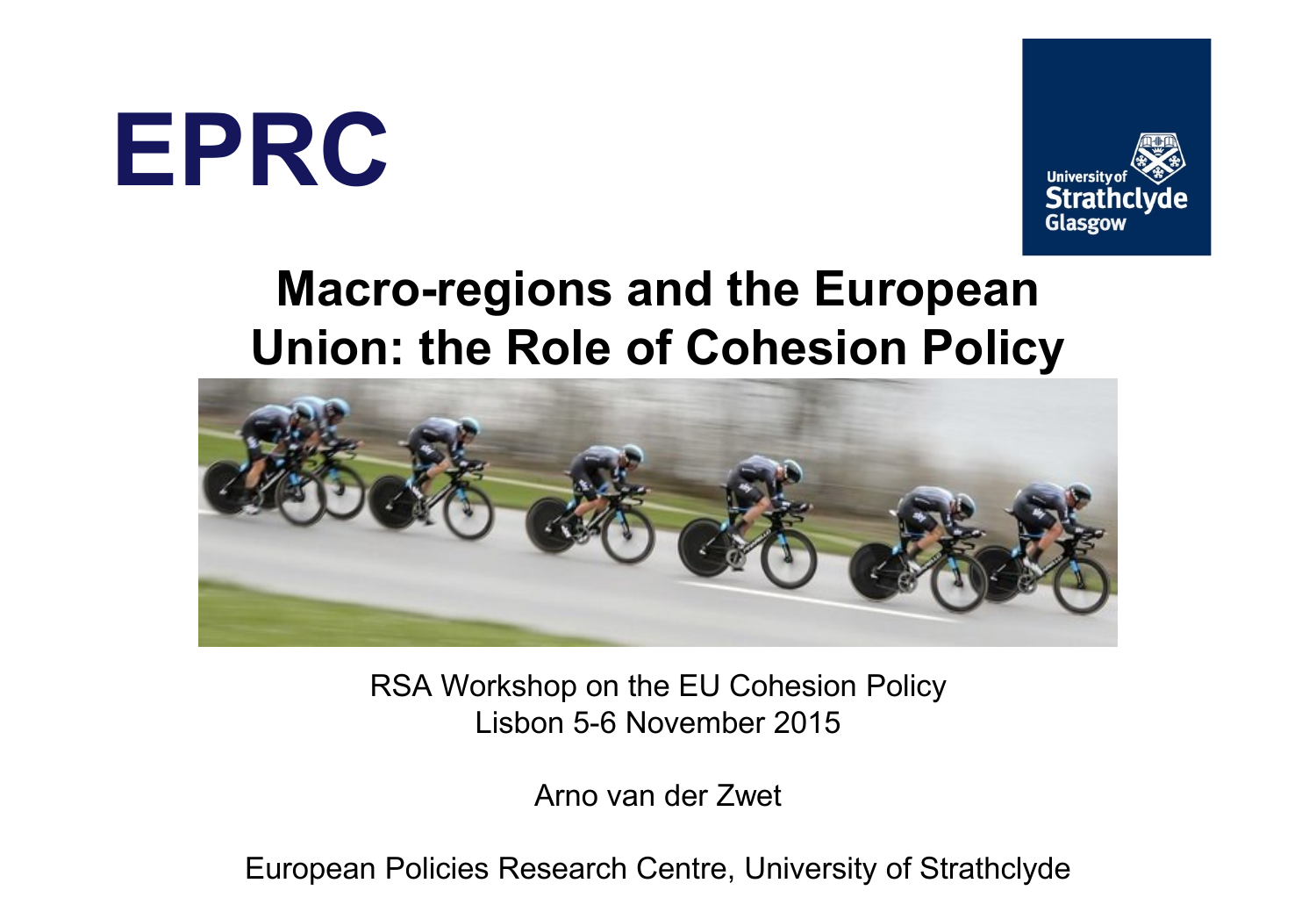# **EPRC**

- Academic and policy debate
- The policy environment
- Cohesion policy programmes in Macro-regional strategies
	- Strategic and thematic focus
	- Financial resources
	- Coherence and coordination
	- Flexibility and inclusiveness
	- Governance

### • Conclusions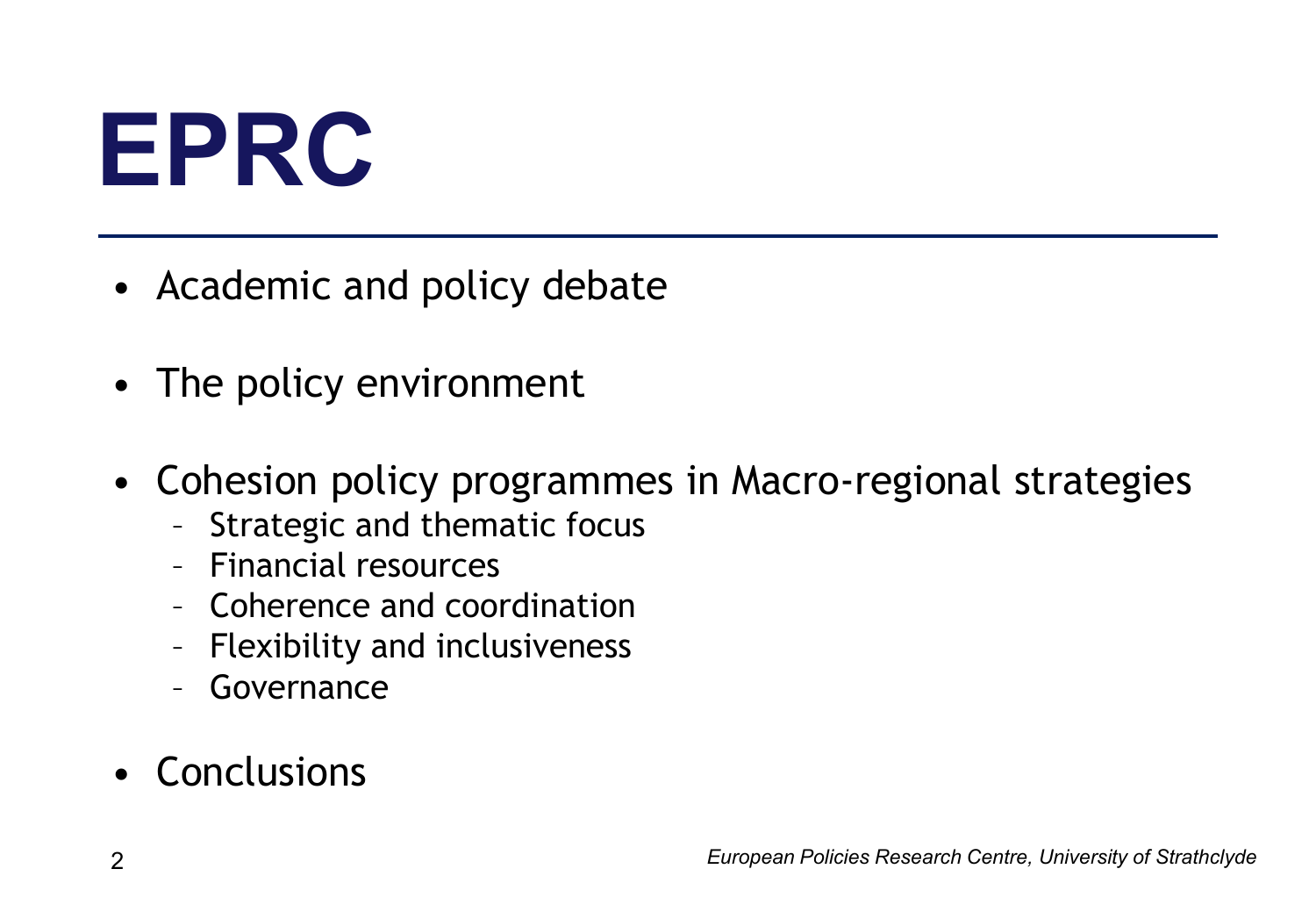### **EPRC Academic and policy debates**

- 'Functional regions' and 'place-based policy making' (Barca et al. 2012)
- Regional territorial capital
- 'Spatial justice' (Doucet 2008)
- 'Territorial cohesion' (CEC 2008).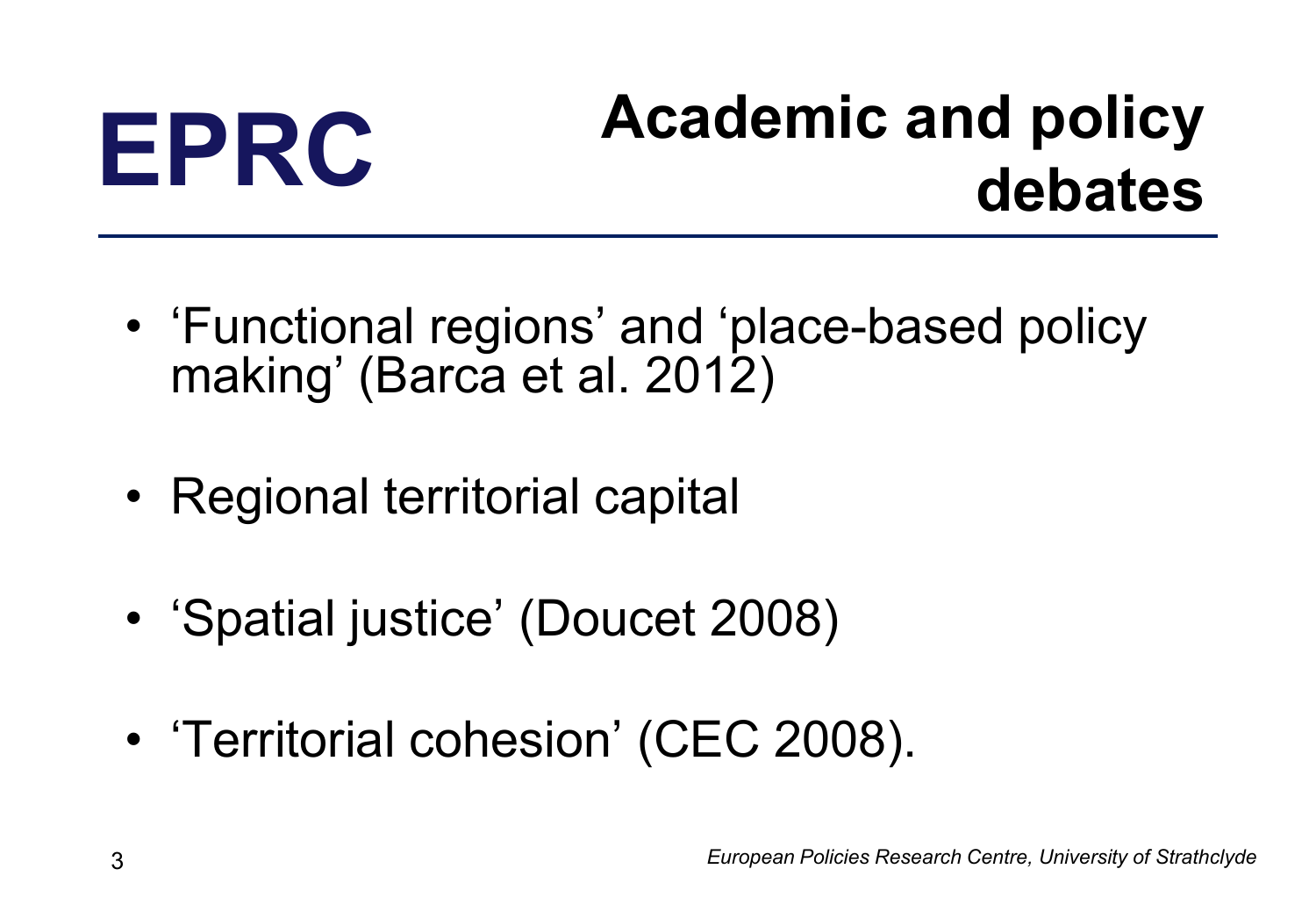# **EPRC The policy environment**

- Macro-regional strategies a next step in European Territorial Cooperation
- 25 years of experience
- Congested policy arena

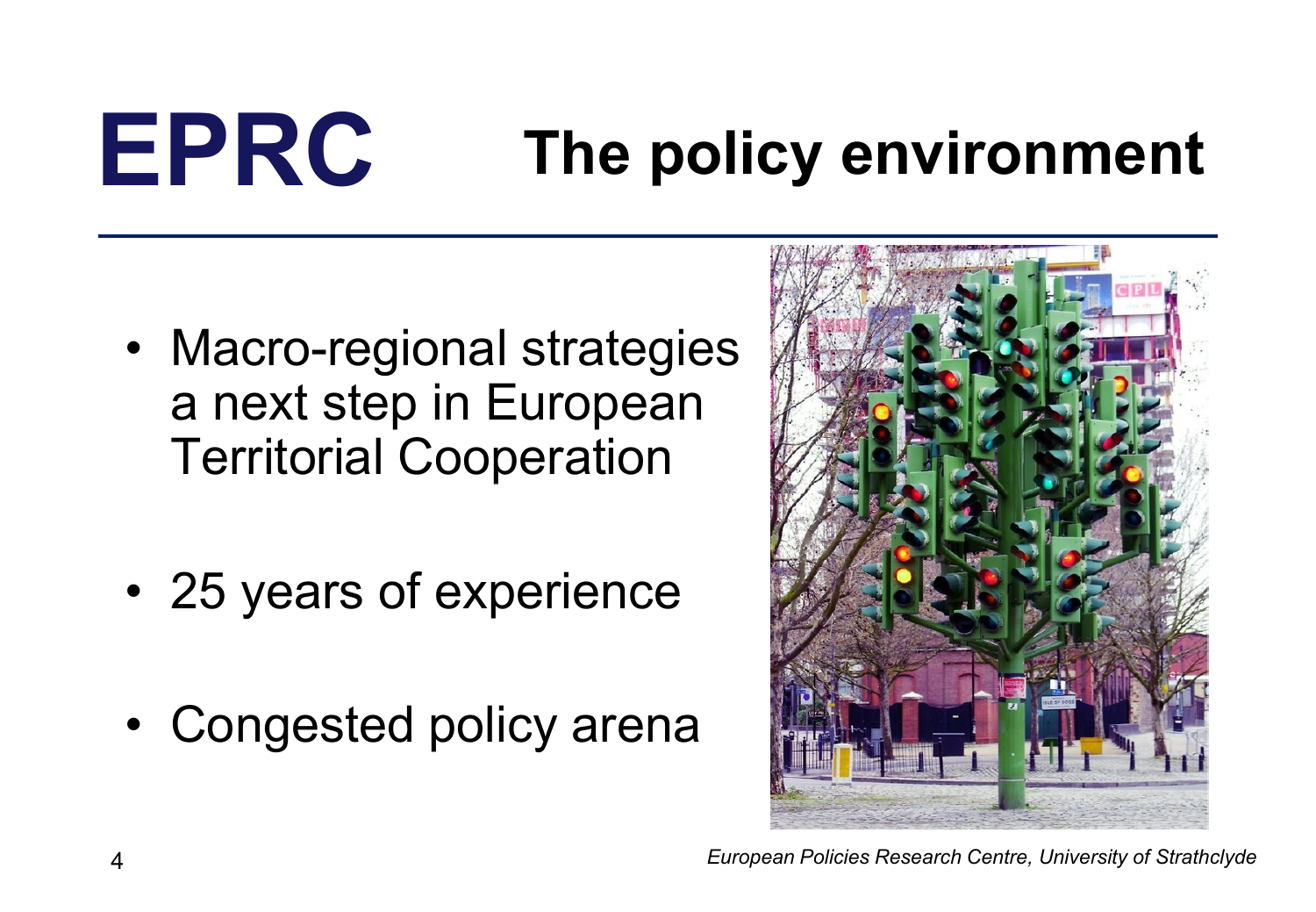## **EPRC Key features macroregions**

- Many regions and countries
- Broad thematic focus
- Three Nos hinder or blessing?
	- No new institutions
	- No new legislation
	- No new funding



• Member State driven but strong role of EU institution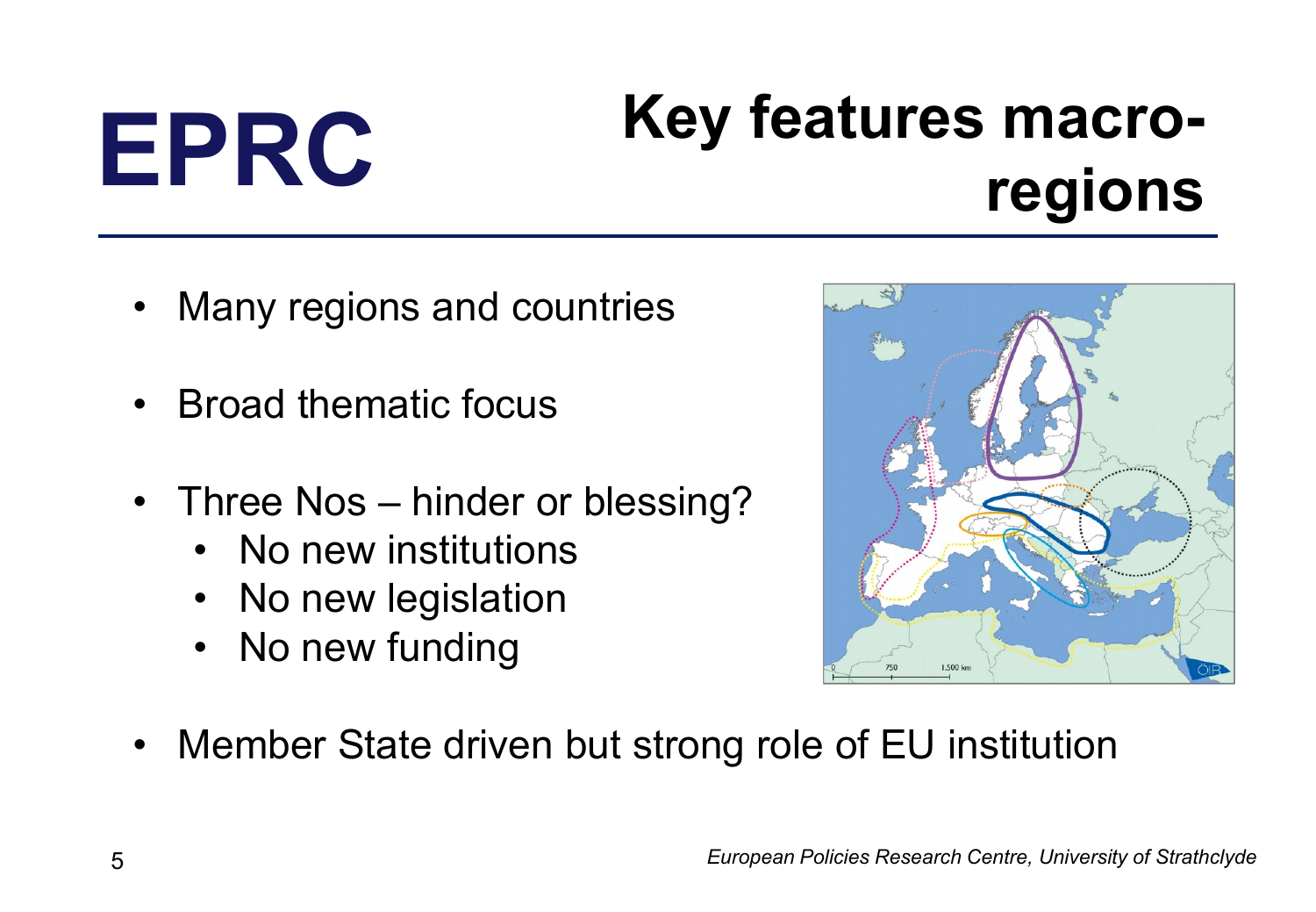## **EPRC Thematic and strategic links**

- Macro regional strategies are embedded in Cohesion policy programmes
	- Common Strategic Framework and Partnership Agreement
	- Regulations on ETC include reference to macro-regions
	- Inclusion provisions for enhancing capacity
	- Operational programmes
- Result orientation in 2014-20
	- Larger scale projects with greater impact
	- Provide links between funding streams
- Challenges
	- Timing issues
	- Partial relevance for programmes
	- Thematic concentration



6 *European Policies Research Centre, University of Strathclyde*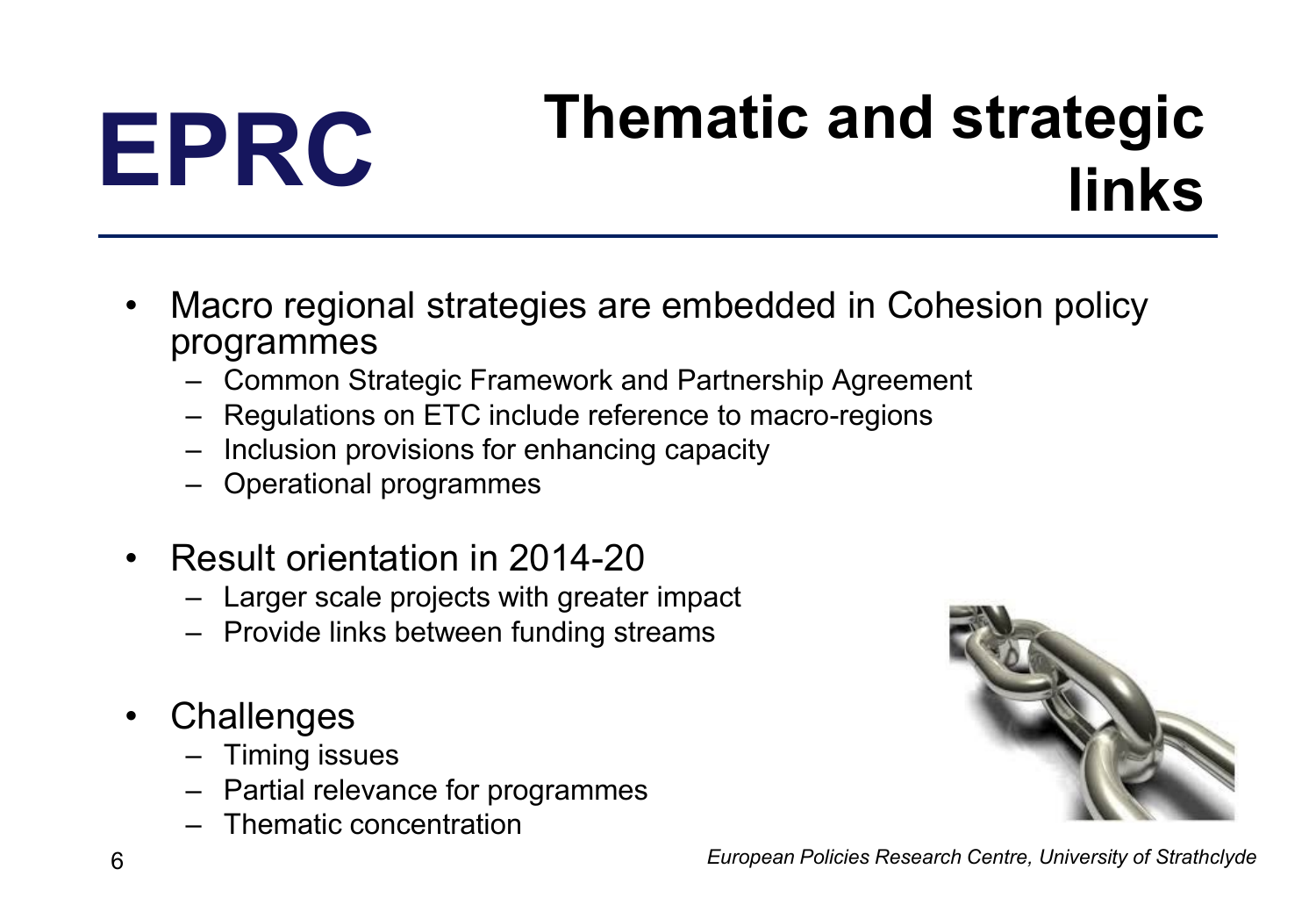## **EPRC Financial resources**

- Cohesion policy provides a source of funding (particularly INTERREG B)
- Decline of 8.4 % overall budget Cohesion policy (€324 billion)
- ETC/INTERREG budget relatively small

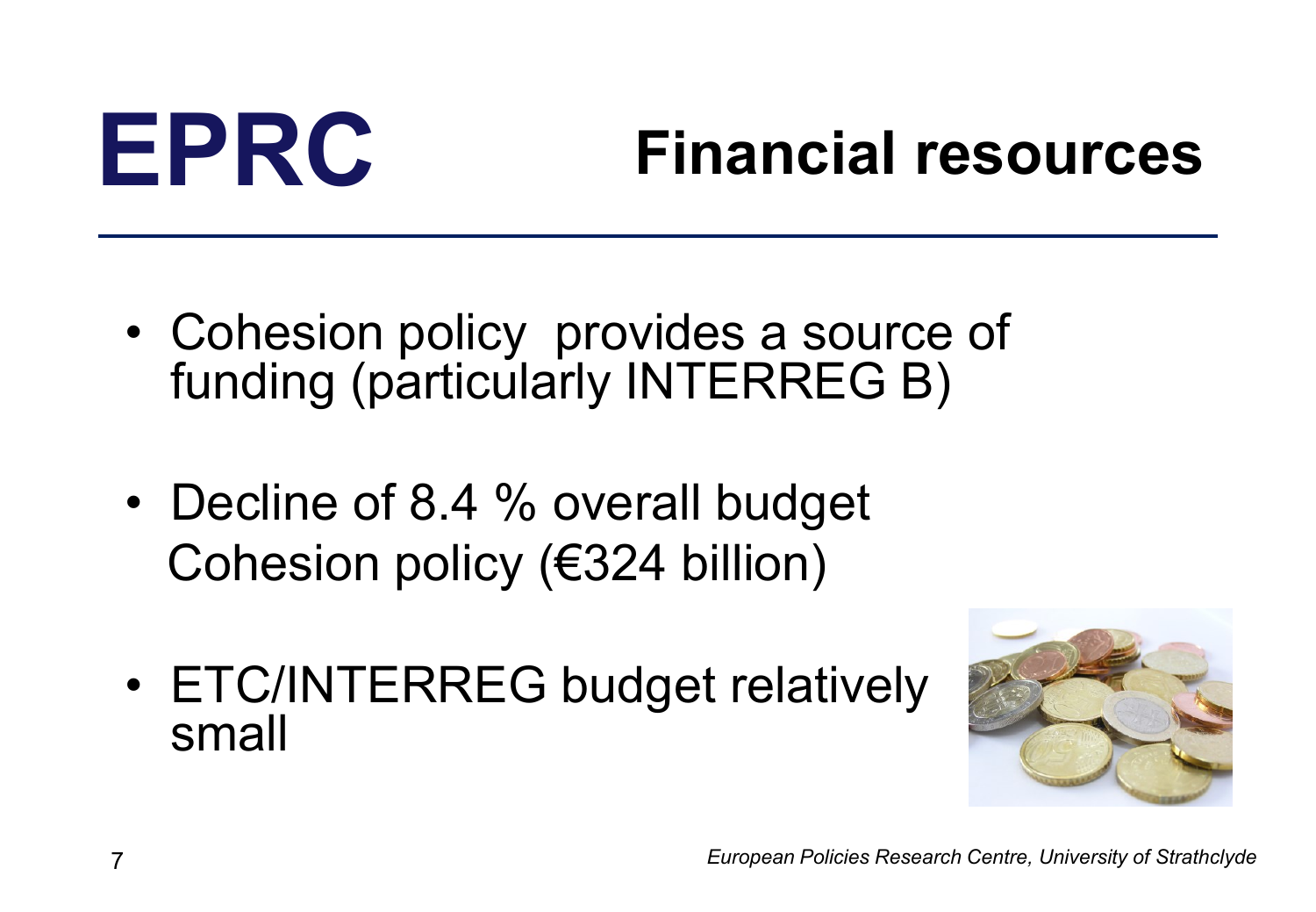### **EPRC Coherence and coordination**

- Mutual benefits
	- Readily available funding instrument
	- Increase visibility and reach state actors
- Lack of alignment between structural funds and strategies in 2007-13
	- Lack of readiness to engage in strategic dialogue
	- Programmes operate in a bubble
- Focus on policy coherence in 2014-20
	- Contribution to Europe 2020
	- Contribution Cohesion policy programmes artificial

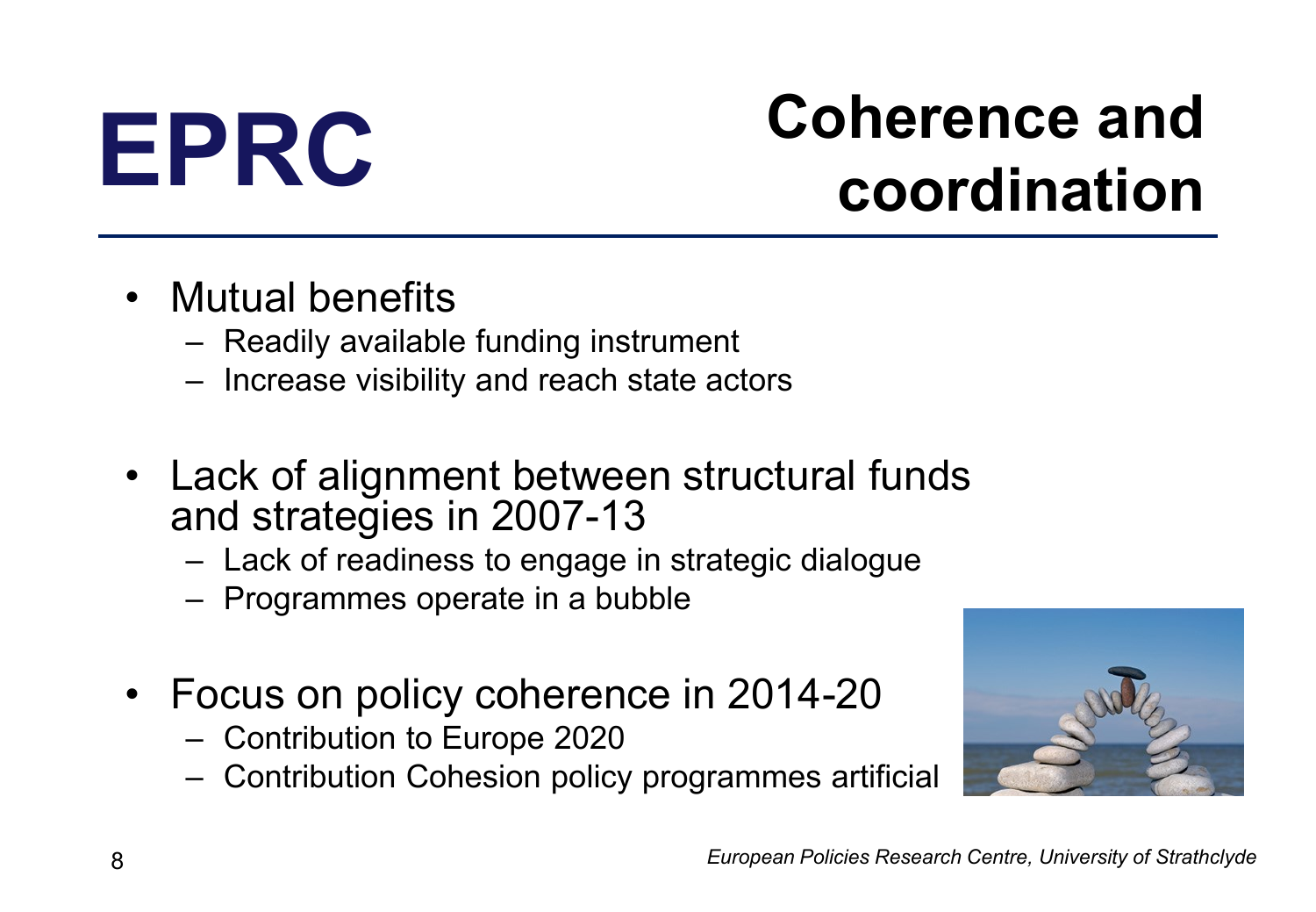## **EPRC Inclusive and flexible**

### • Inclusive partnerships

- Consensual approach (conferences and consultations)
- High level commitment and bottom up
- Partnership approach
- Flexible geographies
	- Macro-regions have flexible borders
	- Cohesion policy programmes more rigid

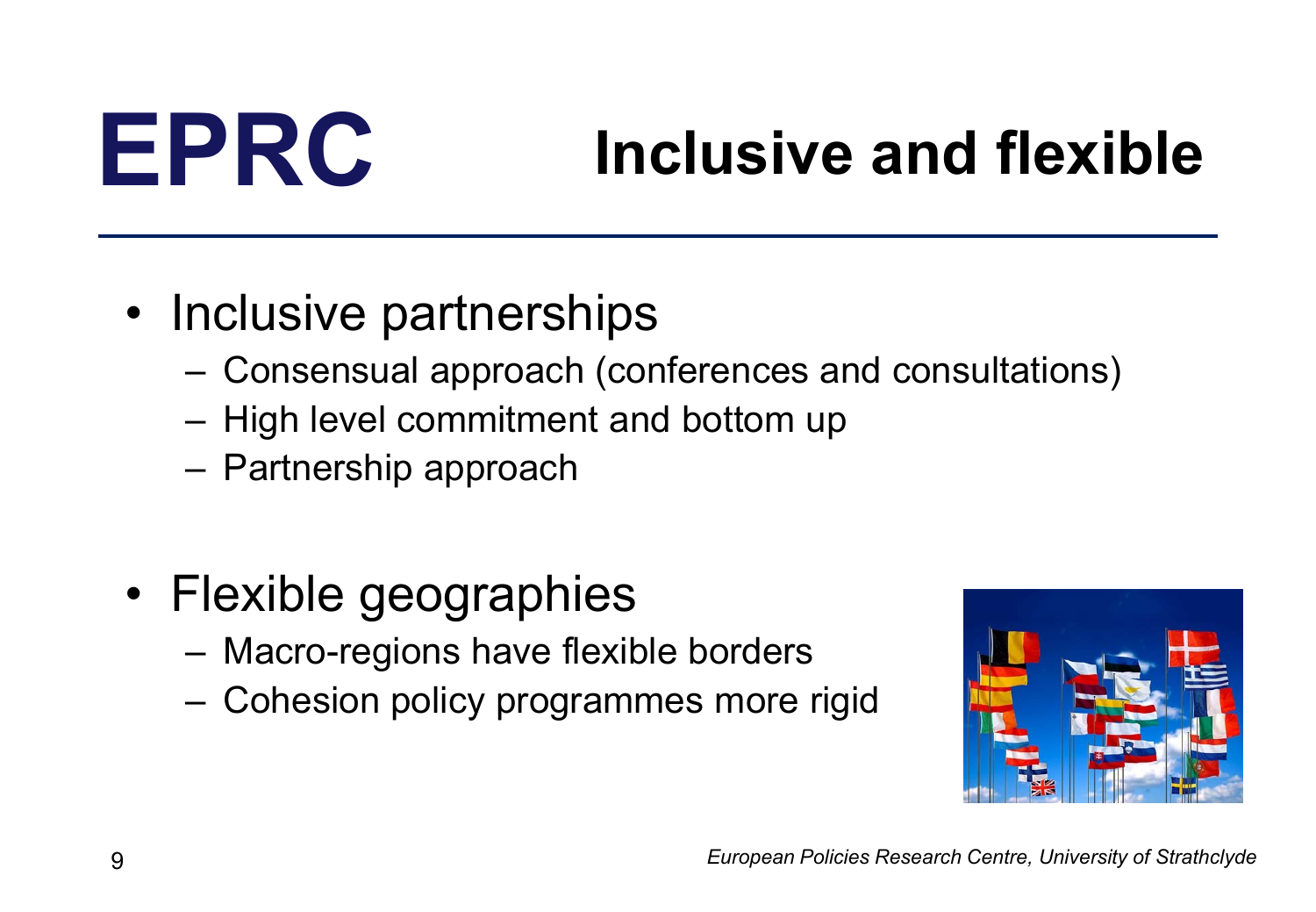

## **EPRC Governance**

- Three levels of government
	- High level (Member States, Council, and Commission honest broker)
	- National Contact points (senior administrative level)
	- Expert steering groups (thematic and horizontal priorities)
- Governance challenges
	- Top-down vs bottom up
	- Bilateral vs regional cooperation
- Implications of the three Nos
	- Lack of ownership and professionalism
	- Lack of resources requires balance between coordination and administrative burden
- Increased role for transnational cooperation programmes?

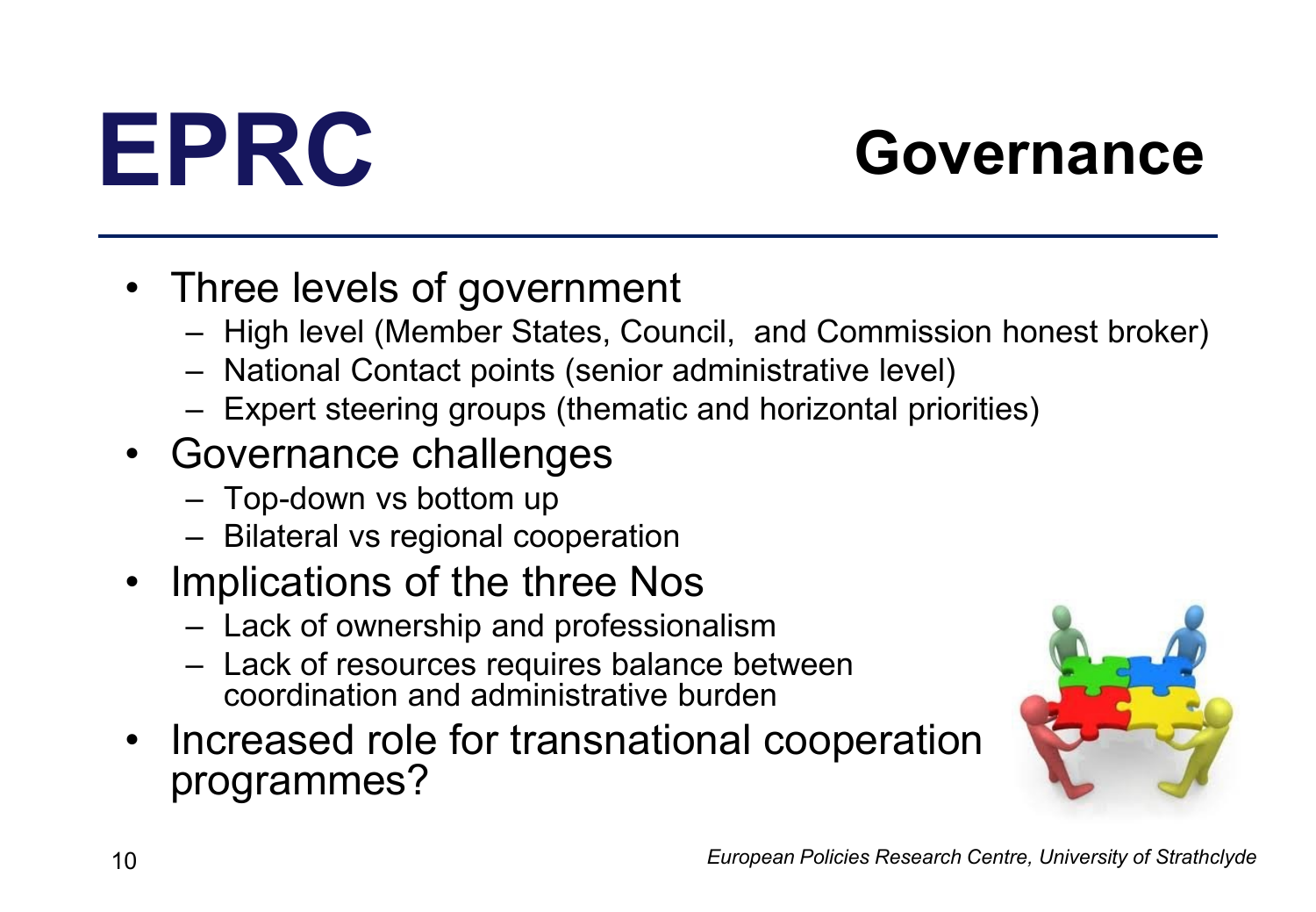# **EPRC Summary**

- Cohesion programmes are more than a source of funding for macro-regional strategies
- But also clear challenges of integrating cohesion policy with macro-regional approaches
	- Budget constraints
	- Involvement of external partners
	- Lack of day-tot day management of strategies

Particularly transnational programmes can play an important role and address some of the challenges